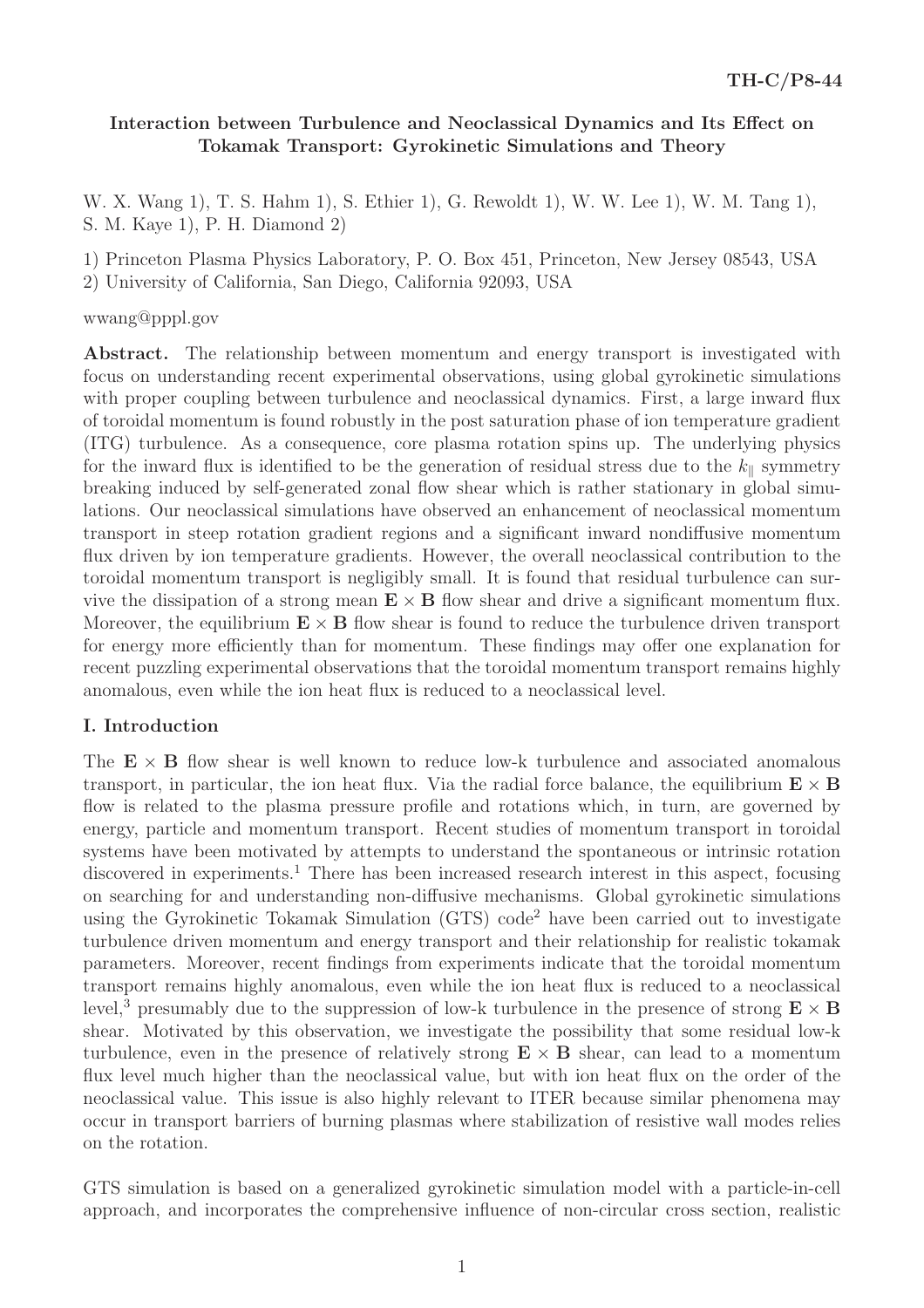plasma profiles, plasma rotation, neoclassical (equilibrium) electric field, Coulomb collisions, and other features. It directly reads plasma profiles of temperature, density and toroidal angular velocity, from the TRANSP experimental database, and a numerical MHD equilibrium reconstructed by the JSOLVER or ESC code using TRANSP radial profiles of the total pressure and the parallel current (or safety factor), along with the plasma boundary shape. Also studied are the counterparts of neoclassical transport using the GTC-NEO code.<sup>4</sup>

#### **II. Gyrokinetic simulation model for rotating plasma and turbulence dynamics**

The gyrokinetic simulation model for rotating plasmas is briefly described first. The gyrokinetic particle distribution is expressed as  $f = f_0 + \delta f$ . Here we separate the turbulence perturbation  $\delta f$  from the equilibrium distribution  $f_0$ . The equilibrium distribution function  $f_0$ , with magnetic moment  $\mu$  and parallel velocity  $v_{\parallel}$  as independent velocity variables, is determined by the neoclassical dynamics and obeys

$$
\frac{\partial f_0}{\partial t} + (v_{\parallel} \hat{b} + v_{E_0}^2 + v_d^2) \cdot \nabla f_0 - \hat{\mathbf{b}^*} \cdot \nabla (\mu B + \frac{e}{m_i} \Phi_0) \frac{\partial f_0}{\partial v_{\parallel}} = C_i(f_0, f_0). \tag{1}
$$

Here  $v_{E_0}$  is the  $\mathbf{E} \times \mathbf{B}$  drift velocity corresponding to the equilibrium potential  $\Phi_0$ .  $v_d$  is the  $\nabla B$  drift velocity,  $\hat{\mathbf{b}}^* = \hat{\mathbf{b}} + \rho_{\parallel} \hat{\mathbf{b}} \times (\hat{\mathbf{b}} \cdot \nabla \hat{\mathbf{b}})$  with  $\hat{\mathbf{b}} = \mathbf{B}/B$ , and  $C_i$  is the Coulomb collision operator. The lowest order solution of Eq. 1 is a shifted Maxwellian consistent with (large) plasma rotation:<sup>4</sup>

$$
f_0 = f_{SM} = n(r,\theta) \left(\frac{m_i}{2\pi T_i}\right)^{3/2} e^{-\frac{m_i}{T_i} \left[\frac{1}{2}(v_{\parallel} - U_i)^2 + \mu B\right]},\tag{2}
$$

where the parallel flow velocity  $U_i$  is associated with the toroidal rotation by  $U_i = I\omega_t/B$ with  $\omega_t$  the toroidal angular velocity and I the toroidal current, and  $n(r, \theta)$  is the ion density  $n(r, \theta) = N(r)e$  $\frac{m_i U_i^2}{2T_i} - \frac{e\tilde{\Phi}_0}{T_i}$ . The total equilibrium potential consists of two parts,  $\Phi_0 = \langle \Phi_0 \rangle + \tilde{\Phi}_0$ . Here,  $\langle \rangle$  denotes a flux surface average. The poloidally varying component  $\tilde{\Phi}_0$  can be generated by the centrifugal force which drives charge separation on a magnetic surface in strongly rotating plasmas.<sup>5</sup> Generally the radial potential  $\langle \Phi_0 \rangle$  is dominant. The equilibrium radial electric field can be calculated from a first-principles based particle simulation of neoclassical dynamics with important finite orbit effects, $4$  or obtained by direct experimental measurement if available. Instead of using a true neoclassical equilibrium distribution function, which is unknown analytically, we use this lowest order solution for equilibrium toroidal plasmas. A shifted Maxwellian with either model or experimental profiles of  $\langle n(r, \theta) \rangle$ ,  $T_i(r)$  and  $\omega_t(r)$  is prescribed for the ions.

In the electrostatic limit, the ion gyrokinetic equation for the turbulence perturbation 
$$
\delta f_i
$$
 is  
\n
$$
\frac{\partial \delta f_i}{\partial t} + (v_{\parallel} \hat{b} + v_{E_0}^2 + v_E^2 + v_d^2) \cdot \nabla \delta f_i - \hat{\mathbf{b}}^* \cdot \nabla (\mu B + \frac{e}{m_i} \Phi_0 + \frac{e}{m_i} \bar{\Phi}) \frac{\partial \delta f_i}{\partial v_{\parallel}}
$$
\n
$$
= \left\{ -\left[ \frac{m}{T_i} \left( \frac{1}{2} (v_{\parallel} - U_i)^2 + \mu B \right) - \frac{3}{2} \right] v_E^2 \cdot \nabla \ln T - v_E^2 \cdot \nabla \ln n(r, \theta) \right\}
$$
\n
$$
- \frac{m(v_{\parallel} - U_i)}{T_i} v_E^2 \cdot \nabla U_i(r, \theta) + \frac{mU_i}{T_i v_{\parallel}} v_E^2 \cdot \mu \nabla B - \frac{1}{T_i} (v_{\parallel} \hat{b} + v_d^2) \cdot \nabla (e \bar{\Phi}) (1 - \frac{U_i}{v_{\parallel}}) \right\} f_0. \tag{3}
$$

Here  $\vec{v_E}$  is the  $\mathbf{E} \times \mathbf{B}$  velocity corresponding to the fluctuation potential  $\bar{\Phi}$ , and  $C_i^l$  is the linearized Coulomb collision operator. On the right hand side, the third term proportional to  $\nabla U_i$  is the Kelvin-Helmholtz-type driver term, The other terms containing  $U_i$  are also retained, which can be important when the Mach number of plasma flow is high.

Global gyrokinetic turbulence is characterized by distinguishable dynamical phases, from linear, to nonlinear transient, to a well developed turbulent state. In coordinate space, toroidal eigenmodes are driven initially in the linearly unstable region, forming radially elongated streamers.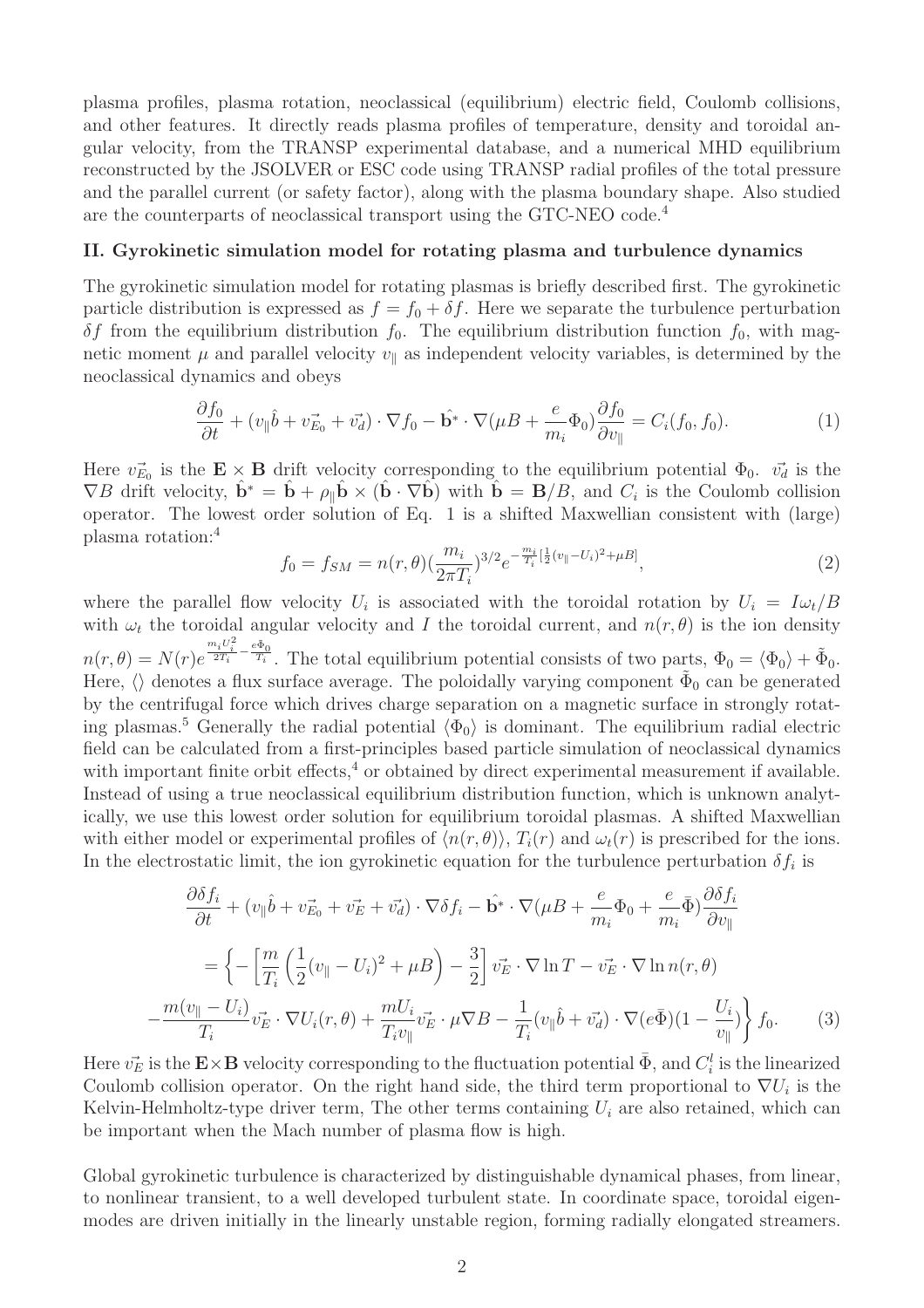Later on, the streamers are broken by the self-generated zonal flow during nonlinear saturation. A major turbulence radial spreading associated with nonlinear wave coupling immediately follows, resulting in global turbulence.<sup>2</sup> In wavenumber space, after the linear growth of instability, nonlinear toroidal couplings transfer energy from the linearly unstable modes to longer wavelength damped modes, and form a down-shifted toroidal spectrum in the fully developed turbulence regime.<sup>6</sup>

Ideally, the dynamics of gyrokinetic turbulence should not be sensitive to numerical techniques. This has been carefully examined for GTS simulations. The GTS code solves the gyrokinetic Poisson equation in coordinate space, and in simulations it, in principle, retains all (m,n) modes from (0,0) all the way to a limit which is set by grid resolution, and therefore retains complete nonlinear energy coupling channels. There are two largely different Poisson solvers implemented in the GTS simulation. In a simple geometry limit, i.e, large aspect ratio and circular cross section, turbulence fluctuations  $\delta\Phi$  on small spatial and fast time scales and axisymmetric zonal flow  $\langle \Phi \rangle$  on large spatial and slow time scales can be decoupled using i) a Pade approximation, i.e,  $\Gamma_0(b) \equiv I_0(b)e^{-b} \approx 1/(1+b)$  with  $I_0$  the modified Bessel function and  $b = (k_{\perp} \rho_i)^2$ , and ii)  $\langle \tilde{\Phi} \rangle \approx \langle \widetilde{\Phi} \rangle$ . The resulting two equations are<sup>2</sup>

$$
\left(1 + \frac{T_i}{T_e}\right) \frac{e\delta\Phi}{T_i} - \frac{e\widetilde{\delta\Phi}}{T_i} = \frac{\delta\bar{n}_i - \langle\delta\bar{n}_i\rangle}{n_0} - \frac{\delta n_e^{(1)} - \langle\delta n_e^{(1)}\rangle}{n_0},
$$
\n
$$
\frac{d}{dr} \left[\frac{d\Phi_{00}}{dr} \mathcal{V}_r' \langle g^{rr} \rangle \right] = \frac{1}{\mathcal{V}_r'} \frac{d}{dr} \left\{ \frac{d}{dr} \left[\frac{T_i}{e} \left(\frac{\langle\delta\bar{n}_i\rangle}{n_0} - \frac{\langle\delta n_e^{(1)}\rangle}{n_0}\right)\right] \mathcal{V}_r' \langle g^{rr} \rangle \right\}
$$
\n(4)

$$
\frac{1}{\mathcal{V}_r'} \frac{d}{dr} \left[ \frac{d\Phi_{00}}{dr} \mathcal{V}_r' \langle g^{rr} \rangle \right] = \frac{1}{\mathcal{V}_r'} \frac{d}{dr} \left\{ \frac{d}{dr} \left[ \frac{T_i}{e} \left( \frac{\langle \delta \bar{n}_i \rangle}{n_0} - \frac{\langle \delta n_e^{(1)} \rangle}{n_0} \right) \right] \mathcal{V}_r' \langle g^{rr} \rangle \right\} -\langle \frac{1}{\rho_i^2} \rangle \frac{T_i}{e} \left( \frac{\langle \delta \bar{n}_i \rangle}{n_0} - \frac{\langle \delta n_e^{(1)} \rangle}{n_0} \right).
$$
(5)

Because turbulence dynamics on different spatio-temporal scales are separated in solving the Poisson equation, the advantages are apparent. However, the above approximations, particular the second one, are not justified in general toroidal geometry. This has motivated us to develop a generalized Poisson solver which solves an integral equation for the total potential:  $\Phi = \delta \Phi + \langle \Phi \rangle$ , paren<br>al toro<br>n inte<br> $-\frac{e\widetilde{\Phi}}{T}$ 

$$
\left(1 + \frac{T_i}{T_e}\right) \frac{e\Phi}{T_i} - \frac{e\tilde{\Phi}}{T_i} - \frac{e\langle\Phi\rangle}{T_e} = \frac{\delta\bar{n}_i}{n_0} - \frac{\delta n_e^{(1)}}{n_0}.
$$
\n<sup>(6)</sup>

As shown in the left panel of Fig. 1, in the case of large aspect ratio and weak shaping, the two highly different solvers give almost the same results, and the turbulence dynamics is not sensitive to i) how we solve gyrokinetic Poisson equation. Also carried out are other sensitivity tests. Indeed nonlinear turbulence dynamics is shown to be insensitive to ii) how the simulation mesh is set up (middle panel of Fig. 1) and iii) the number of simulation particles (right panel of Fig. 1). Therefore, the turbulence evolution process, appearing robustly, is not an artificial picture, but real physics. This is important, as a large inward toroidal momentum flux, to be presented, driven with ITG turbulence, is closely related to the transient phase of global turbulence development.

Global gyrokinetic turbulence and driven fluxes are typically characterized by spatio-temporal bursting behavior in various simulations. As shown in Fig. 2, coherent spatio-temporal bursting structures with radially inward propagation, likely to be non-diffusive, are observed in turbulence intensity, zonal flow and associated heat and toroidal momentum flux. A high frequency component shown in the zonal flow is related to geodesic acoustic oscillations with radially varying frequency dependent on the ion temperature profile. The physics processes driving these radially propagating bursting fluctuations may involve turbulence spreading, turbulence and zonal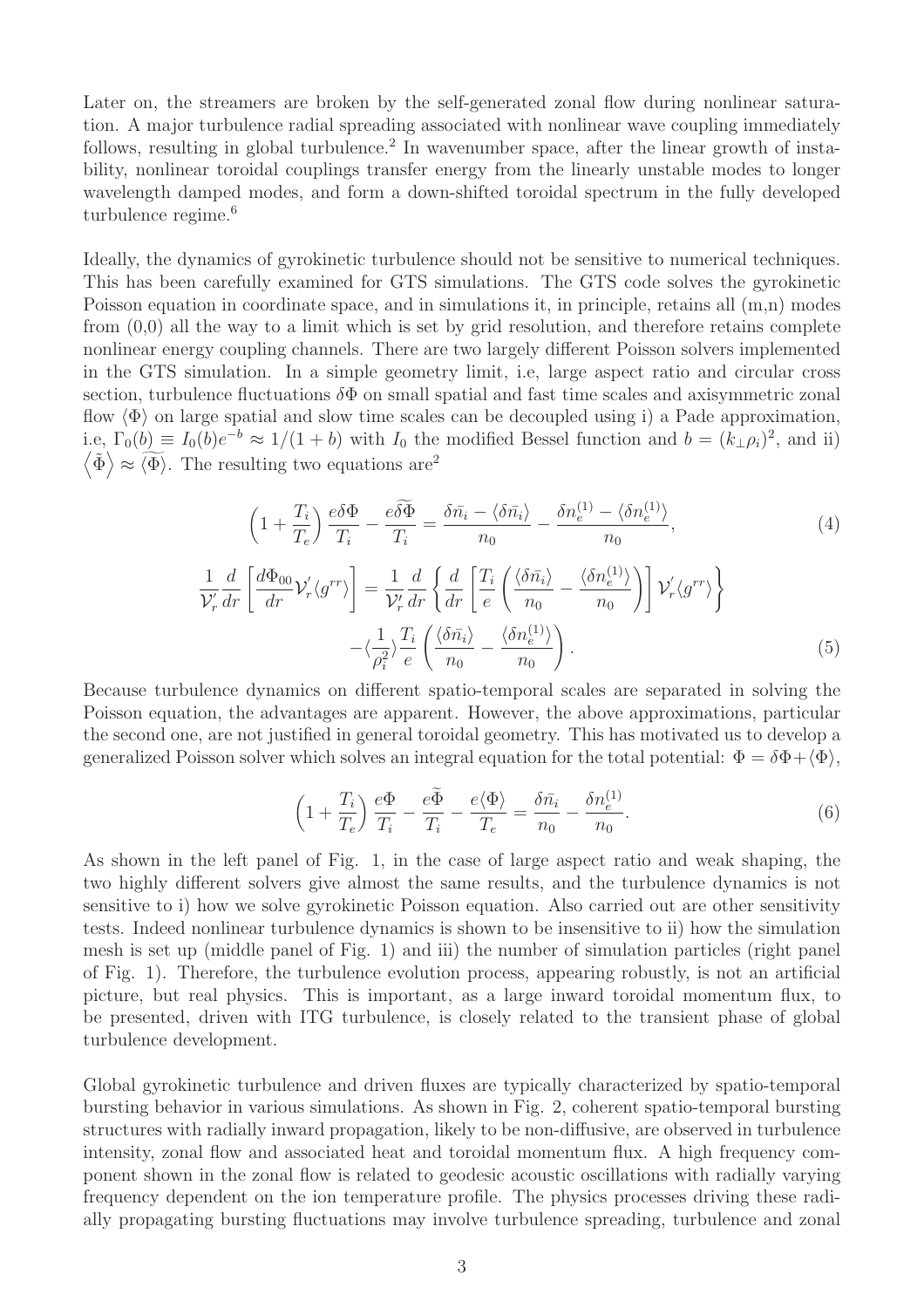

Figure 1: Time evolution of turbulence driven ion heat flux under various numerical sensitivity tests, showing that turbulence dynamics in global simulations is rather robust.

flow interplay, change of local plasma gradients due to turbulence driven trasnport, etc. The underlying nonlinear physics, however, has not been seriously studied. Its connection with the nature of turbulence transport also needs to be understood.



Figure 2: Spatio-temporal evolution of turbulence intensity, zonal flow and momentum flux.

### **III. Turbulence driven inward non-diffusive momentum flux and zonal flow shear generated residual stress**

The turbulence driven toroidal angular momentum flux in the radial direction, which is defined in general geometry as Figure  $\frac{1}{\Gamma}$ <br>  $\vec{\Gamma}_{\phi} \cdot \hat{\rho}$  =  $\langle \rho |$ 

$$
\langle \vec{\Gamma}_{\phi} \cdot \hat{\rho} \rangle \equiv \langle \int d^3 v m R v_{\phi} \vec{v}_{\delta E} \cdot \nabla \rho / |\nabla \rho| \delta f \rangle \equiv -m n \chi_{\phi}^{eff}(\rho) \langle R^2 | \nabla \rho| \rangle \frac{d \omega_{\phi}}{d \rho},\tag{7}
$$

includes various elements, namely diffusion, convection or "pinch" and off-diagonal flux or fluctuation driven residual stress. A generic structure of toroidal momentum transport was described recently.<sup>7</sup> Searching for nondiffusion elements and understanding underlying mechanisms have been the focus of recently intensive theoretical and experimental effort. A key result of our simulations is the finding of an inward flux of toroidal momentum driven in the post saturation phase of ITG turbulence. Simulation results for a counter-rotating plasma are presented in Fig. 3. where the momentum diffusion is in the inward direction. It is observed that a remarkably large inward toroidal momentum flux occurs during the transient phase of turbulence development, which is after the nonlinear saturation of the ITG instability, but before a well developed steady state. As we discussed before, the appearance of this post-saturation phase flux does not depend on the details of numerical techniques. This inward momentum flux pumps the toroidal momentum from the outer region to the core while maintaining approximately global momentum conservation, resulting in a change in the toroidal rotation with a magnitude of a few percent of the local thermal velocity. Other interesting observations include that the ITG driven momentum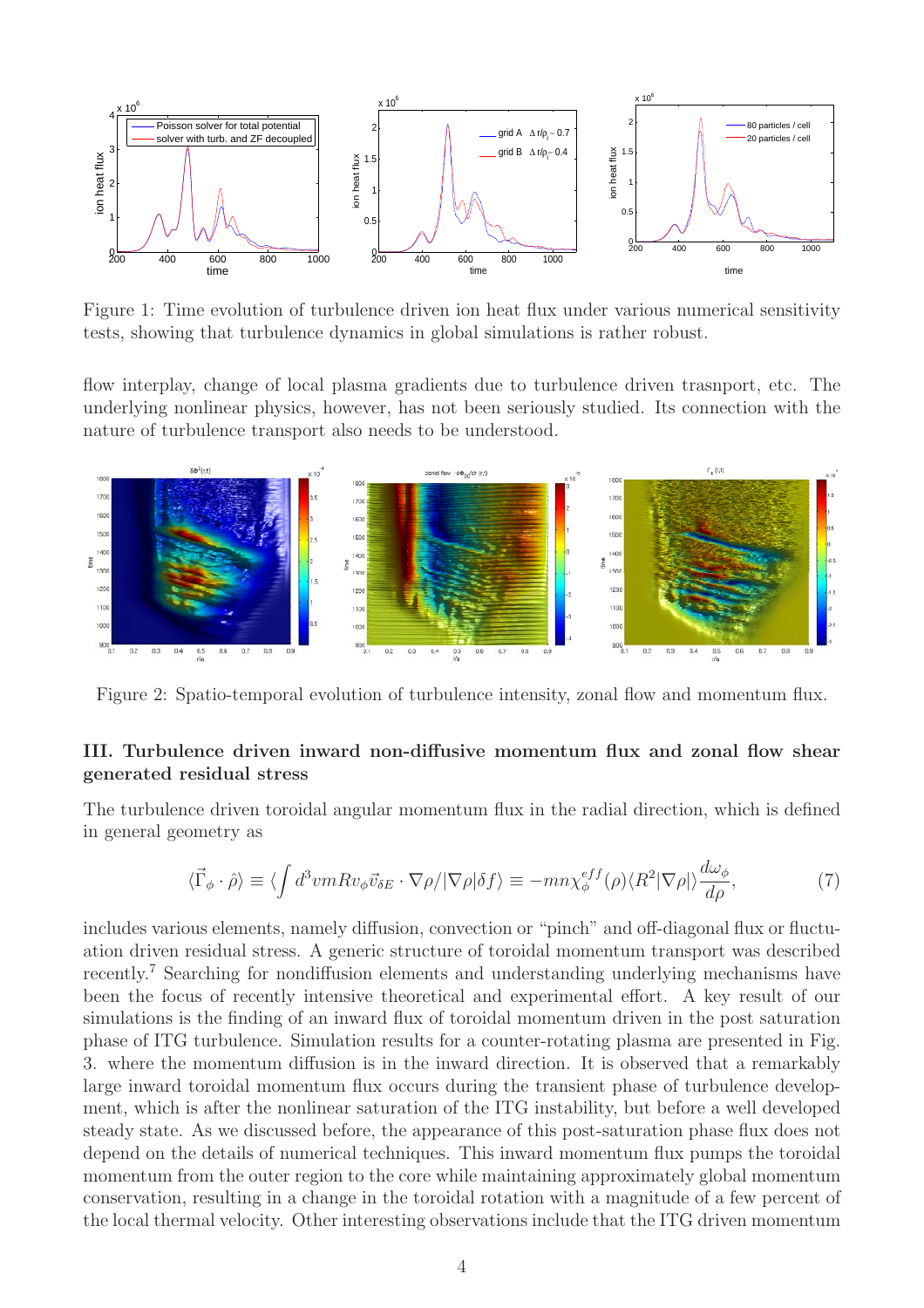flux settles down to a relatively low level in the long time steady state. Our simulations verify that there exists strong coupling between ITG driven ion momentum and heat transport, and that the ratio of effective momentum and heat diffusivities  $\chi_{\phi}/\chi_i$  is on the order of unity, as seen in Fig. 3. This is in broad agreement with experimental observations in conventional tokamaks, where low-k fluctuations are believed to be responsible for a high level of plasma transport.<sup>8</sup>

More surprisingly, an inward momentum flux is driven for the case of positive rotation gradient, where the momentum diffusion is outward. This indicates its non-diffusive nature. As a consequence, core plasma rotation spins up, resulting in  $\Delta u_{\parallel}$  a few percent of  $v_{th}$  in the case of no momentum source at the edge. Generally, there are two different channels which contribute to the nondiffusive momentum flux. One is a momentum pinch or convective flux which is proportional to the toroidal rotation velocity; Another is the offdiagonal flux which is driven by residual stress with no dependence on rotation or rotation gradient. Recently extensive theoretical works have been carried out to calculate momentum pinch velocity<sup>9,10</sup> and the residual stress driven by fluctuations and pressure gradients<sup>11</sup>. Identification of various nondiffusive elecments and their significance are certainly highly interesting, but difficult in experiments. To this end, we have carried out a series of numerical experiments, with and without mean  $\mathbf{E} \times \mathbf{B}$  shear flow, and with and without toroidal rotation as well as rotation shear. The inward momentum flux is robustly observed in various situations, and appears to be dominated by off-diagonal contributions. It is reasonably anticipated that this off-diagonal flux may lead to the buildup of an experimentally relevant rotation profile structure (i.e., core rotation spin up) when there is a momentum source at the edge;



Figure 3: Time history of ion heat flux, parallel velocity, toroidal momentum flux and effective  $\chi_{\phi}/\chi_i$ , and spatio-temporal evolution of ion parallel flow during ITG turbulence.

but a true demonstration may require an edge momentum source to be implemented in future simulations on the transport time scale. Moreover, the facts that the long-time steady state toroidal momentum flows against the rotation gradient and that the momentum flux vanishes in cases of rigid rotation (including zero rotation) indicates that it is mostly diffusive.

To obtain a nondiffusive momentum flux, it commonly requires a mechanism for broken  $k_{\parallel}$ spectrum symmetry so as to generate a net acceleration of parallel flow. Such a mechanism includes a mean  $\mathbf{E} \times \mathbf{B}$  velocity shear,<sup>11</sup> which shifts the eigenmode to one side radially, and then producing a non-vanishing averaged  $k_{\parallel}$ . In toroidal geometry, the interplay of magnetic field curvature coupling and ballooning structure is found to cause the symmetry breaking.<sup>9</sup> From the view point of local analysis and simulation, the turbulence self-generated zonal flow shear has no preferred direction in a statistical sense, and therefore has little direct effect. However, for global simulations zonal flow dynamics is found to be significantly different from the local picture. In global ITG turbulence zonal flow is shown to be slowly varying in time and of large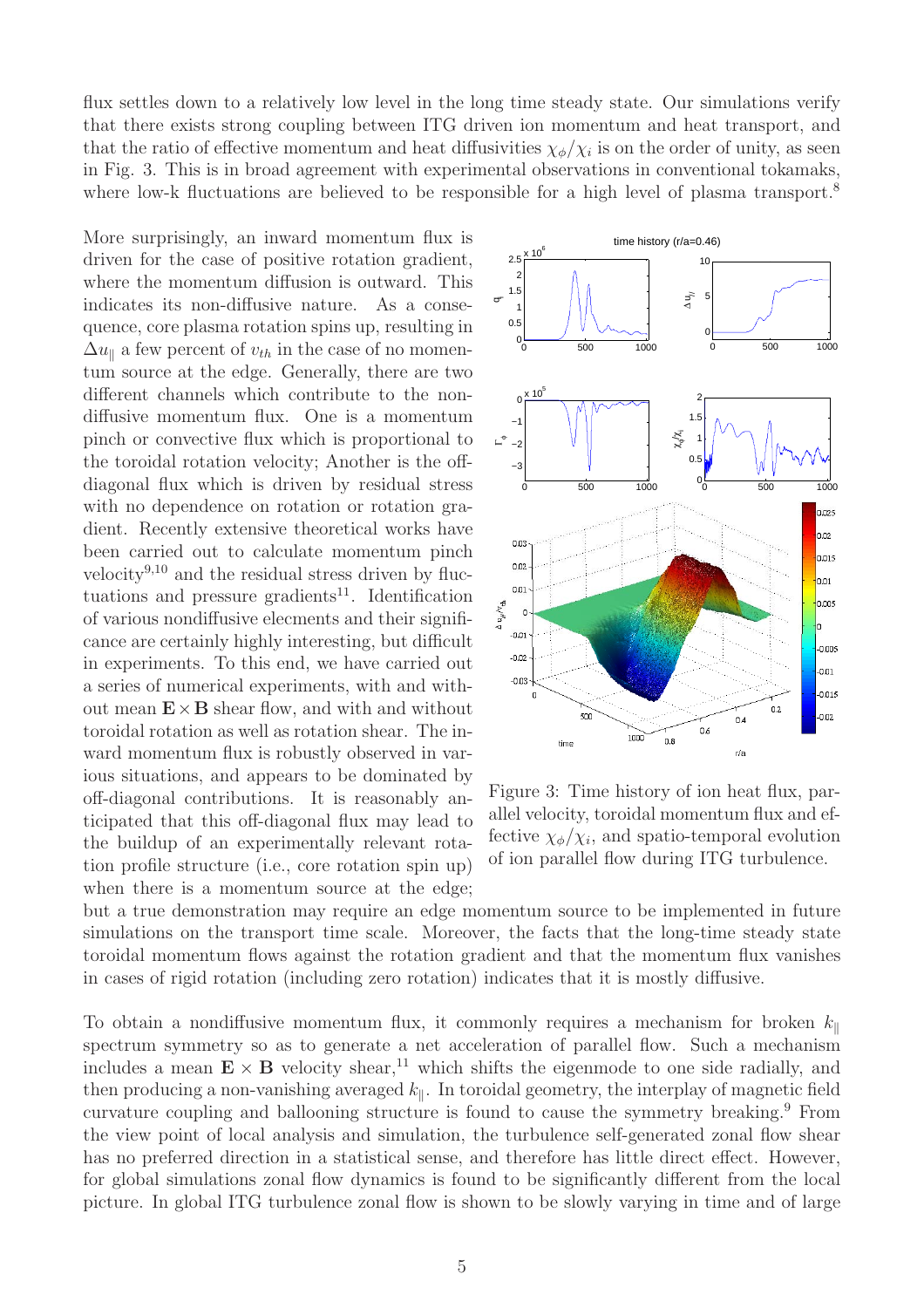scale in space,<sup>2</sup>, as shown in the lower-right panel of Fig. 4. This observation of quasi-stationary zonal flow motivated us to explore the effect of zonal flow shear on  $k_{\parallel}$  symmetry breaking, and has lead to the discovery of residual stress generation due to zonal flow shear. The major results<br>are presented in Fig. 4, where the average parallel wavenumber of the turbulence spectrum is<br>defined as<br> $(1 \tImes) = \frac{1}{\sum (n$ are presented in Fig. 4, where the average parallel wavenumber of the turbulence spectrum is defined as

$$
\langle k_{\parallel} \rangle(r) \equiv \frac{1}{qR_0} \frac{\sum (nq - m)\delta \Phi_{mn}^2}{\sum \delta \Phi_{mn}^2}.
$$
\n(8)

First, the upper left panel shows a close correlation between the toroidal momentum flux  $\Gamma_{\phi}$  and



Figure 4: Time history of  $\Gamma_{\phi}$  and  $-\langle k_{\parallel} \rangle$  (upper-left),  $\Gamma_{\phi}$  and  $-\langle k_{\parallel} \rangle \delta \Phi^2$  (lower-left) and zonal flow  $\omega_{E\times B}$  and  $-\langle k_{\parallel} \rangle$  (upper-right); spatio-temporal evolution of zonal flow (lower-right).

 $\langle k_{\parallel} \rangle$  in time history. Further, the lower-left panel, showing roughly that  $\Gamma_{\phi} \propto -\langle k_{\parallel} \rangle \delta \Phi^2$ , suggests that the residual stress is a dominant contribution to the inward momentum flux. Finally, a clear correlation between the zonal flow shearing rate  $\omega_{E\times B}$  and  $\langle k_{\parallel} \rangle$  illustrated in the upper-right panel indicates that the non-vanishing  $\langle k_{\parallel} \rangle$  is caused by the zonal flow shear. Therefore the underlying physics for the inward flux is identified to be the generation of residual stress due to  $k_{\parallel}$  symmetry breaking induced by self-generated zonal flow shear, which is quasi-stationary in global simulations. Since zonal flows are nonlinearly self-generated by turbulence, this may represent an universal mechanism to drive a nondiffusive momentum flux via associated residual stress in low-k turbulence. The importance of nondiffusive momentum flux associated with residual stress is emphasized in accounting for the build-up of core peaked rotation profiles in experiments through spontaneous rotation coupled to a dynamic source at the edge.<sup>12</sup>

#### **IV. Neoclassical diffusive and non-diffusive momentum flux**

An accurate assessment of the baseline of momentum transport due to collisional dissipation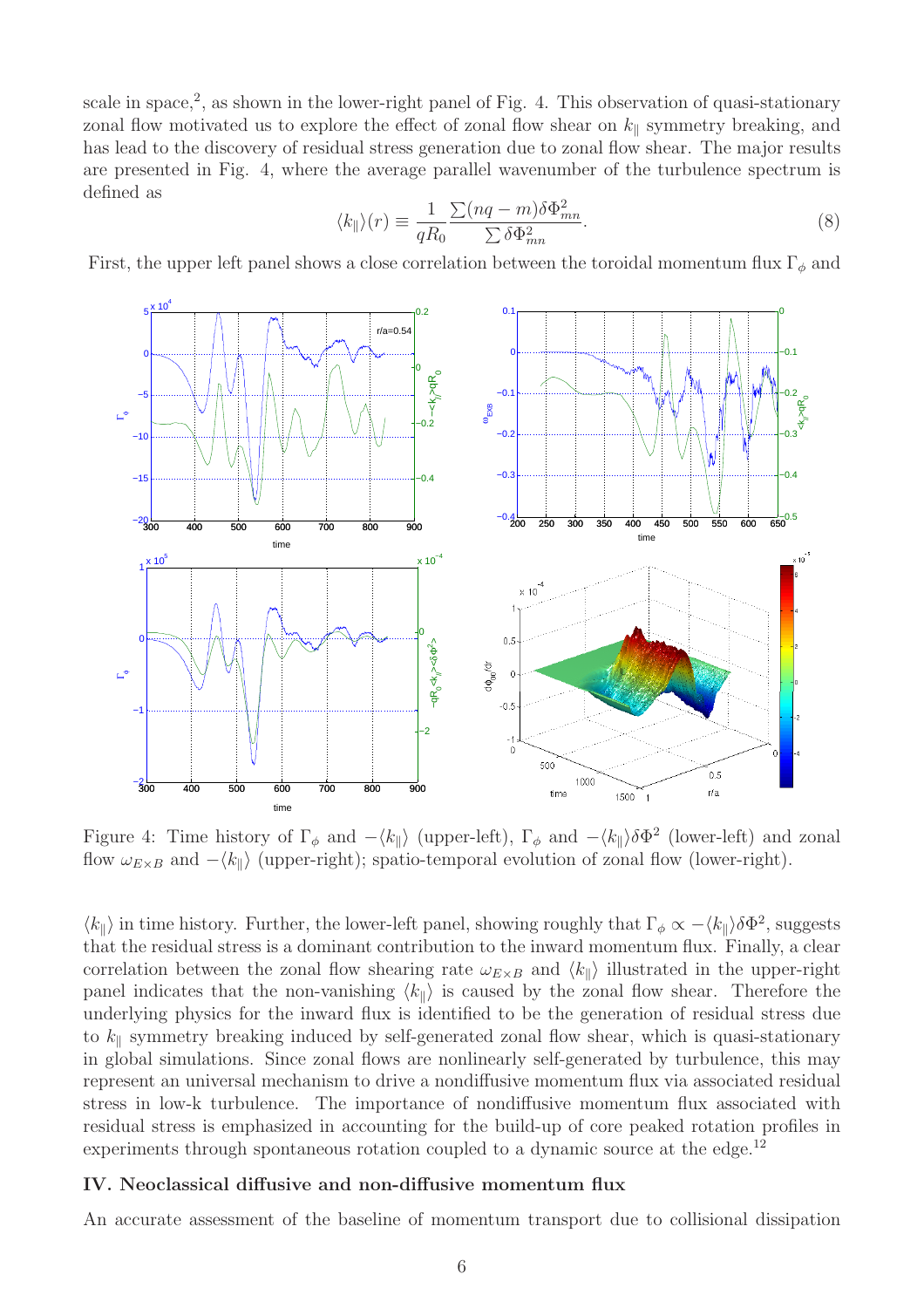in realistic toroidal plasmas is certainly required to understand any anomalous momentum



-5000  $-4000$  $-3000$  $-2000$ -1000 0 1000 2000 3000 0 0.2 0.4 0.6 0.8 1  $\Gamma_{\phi}$  (arb. units) r / a all gradients no T<sub>i</sub> gradient no  $\omega_{_\Phi}$  gradient  $NSTX 121012a02, t = 0.600 s$ no n<sub>i</sub> gradient

Figure 5: Neoclassical toroidal momentum fluxes from GTC-NEO simulations and theory, showing the enhancement of momentum at steep rotation gradient.

transport and torque in experiments. It is also highly interesting to study nonlocal physics in neoclassical momentum transport and to identify any non-diffusive neoclassical momentum flux. Our global neoclassical particle simulation using the GTC-NEO code, which includes nonlocal physics due to large orbit effects, is employed for these studies. First, it is observed that neoclassical momentum transport in the banana-plateau regime is significantly enhanced when the toroidal rotation gradient is large. In these simulations, off-diagonal flux is excluded by using a uniform temperature profile. As shown in Fig. 5, the simulated neoclassical angular momentum flux in the steep gradient region is 5-6 times larger than the theory prediction.<sup>5</sup> Second, our neoclassical simulations also show that the ion temperature gradient can drive a significant inward nondiffusive momentum flux (Fig. 6). However, the overall neoclassical contribution to the momentum transport is negligibly small compared

Figure 6: Neoclassical toroidal momentum fluxes vs  $r/a$  from GTC-NEO simulations with various plasma gradients, showing inward momentum flux driven by temperature gradient.



Figure 7: Comparison of GTC-NEO and TRANSP results for effective momentum and heat diffusivity.

to experimental levels for NSTX (Fig. 7) and DIII-D plasmas. The effective neoclassical  $\chi_{\phi}/\chi_{i}$ is  $\sim$  0.1 − 0.01, even with the enhancement of momentum transport in the steep rotation profile region.

# **V. Residual turbulence and co-existence of normal ion heat and anomalous momentum transport**

In general, momentum transport is mostly anomalous even when ion heat transport is reduced to a neoclassical level. The co-existence of normal ion heat and anomalous momentum transport has been widely observed in various machines, but with little understanding. An example is shown in Fig. 7. Motivated by this observation, we have investigate residual low-k turbulence in the regime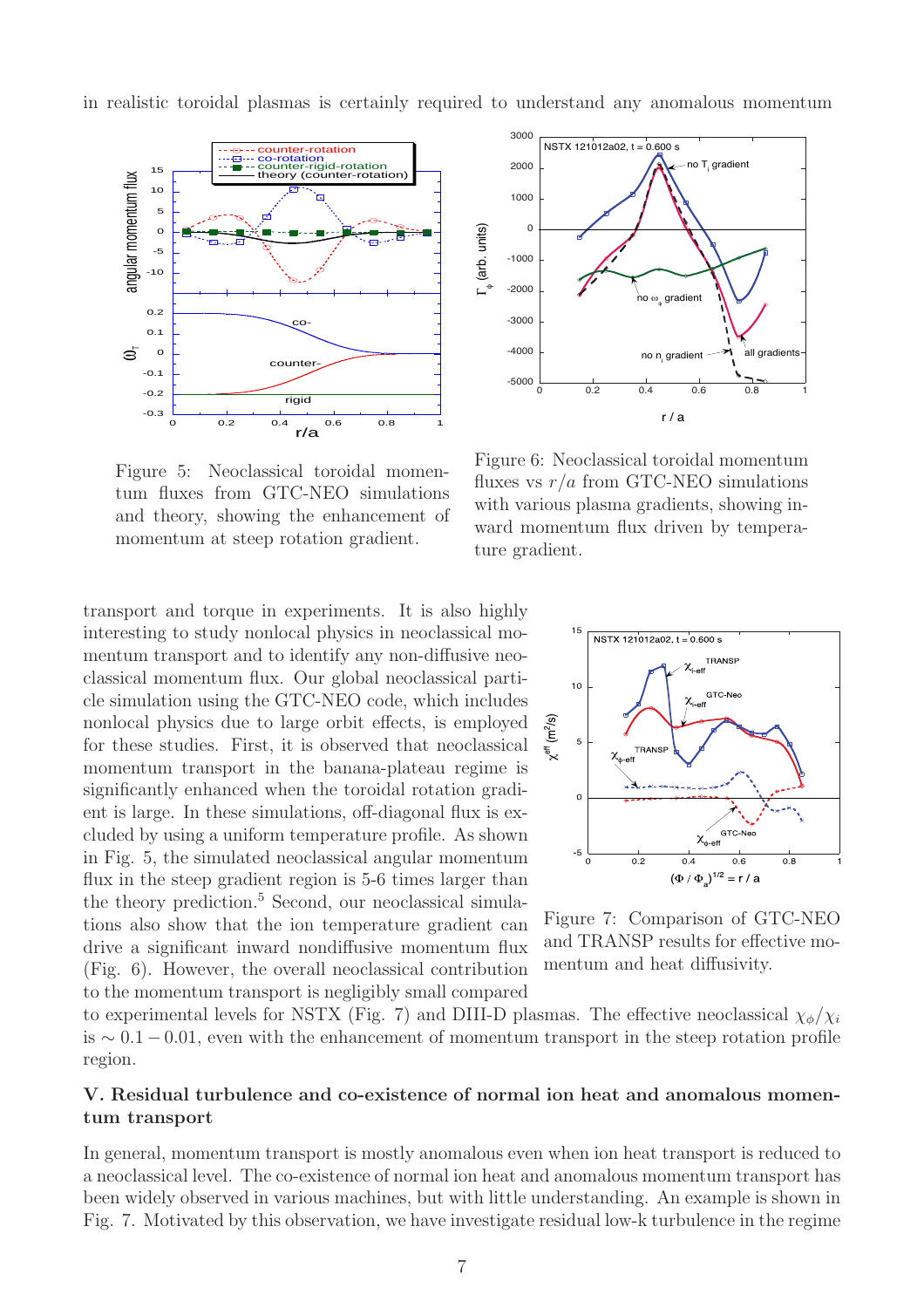of strong  $\mathbf{E} \times \mathbf{B}$  shear. Based on our systematic investigations for both ITG turbulence-driven and neoclassical momentum and heat transport, we propose a possible explanation for this long standing puzzle. First, as is verified by our turbulence simulations, there exists strong coupling between ion momentum and heat transport with the effective  $\chi_{\phi}/\chi_{i}$  on the order of unity for ITG turbulence, which is much larger than its neoclassical counterpart. Further, it is found that finite residual turbulence can survive strong mean  $\mathbf{E} \times \mathbf{B}$  shear flow induced damping. As illustrated





Figure 8: Time history of ion heat flux, showing that residual turbulence survives and drives finite transport.

Figure 9: Time history of effective  $\chi_{\phi}/\chi_{i}$ from ITG turbulence simulations with and without equilibrium  $\mathbf{E} \times \mathbf{B}$  shear flows for a DIII-D discharge.

in Fig. 8, the ITG instability is shown to be linearly *stable* in the presence of the  $\mathbf{E} \times \mathbf{B}$  shear. However, if we run simulations without the  $E \times B$  shear at first, and impose the  $E \times B$  shear after the turbulence saturates nonlinearly, we observe that the turbulence, while significantly reduced (by a factor of 10 in intensity), is *not* totally quenched. Results indicate that applying the  $E \times B$  shear later (rather than initially) produces results closer to the experimental trends, and the resulting ion heat flux (reduced by a factor of 10) corresponds reasonably closely to the neoclassical value, while the momentum flux remains anomalous, significantly higher than the neoclassical level. Moreover, the effective  $\chi_{\phi}/\chi_i$  is found to increase in the presence of consistent equilibrium  $\mathbf{E} \times \mathbf{B}$  shear flows, as is shown in Fig. 9. This result indicates that the  $\mathbf{E} \times \mathbf{B}$  flow shear, while lowering all associated turbulence driven radial fluxes via suppressing fluctuations, reduces the transport of energy more efficiently than of momentum. The underlying physics may be related to the generation of residual stress due to the mean  $\mathbf{E} \times \mathbf{B}$  shear induced  $k_{\parallel}$ -symmetry breaking. These findings may offer one explanation for recent experimental observations that the toroidal momentum transport remains highly anomalous, even while the ion heat flux is reduced to a neoclassical level.

# **References**

- [1] J. E. Rice *et al.*, Nucl. Fusion **44**, 379 (2004).
- [2] W. X. Wang *et al.*, Phys. Plasmas **13**, 092505 (2006).
- [3] S. M. Kaye *et al.*, Nucl. Fusion **47**, 499 (2007).
- [4] W. X. Wang *et al.*, Phys. Plasmas **13**, 082501 (2006).